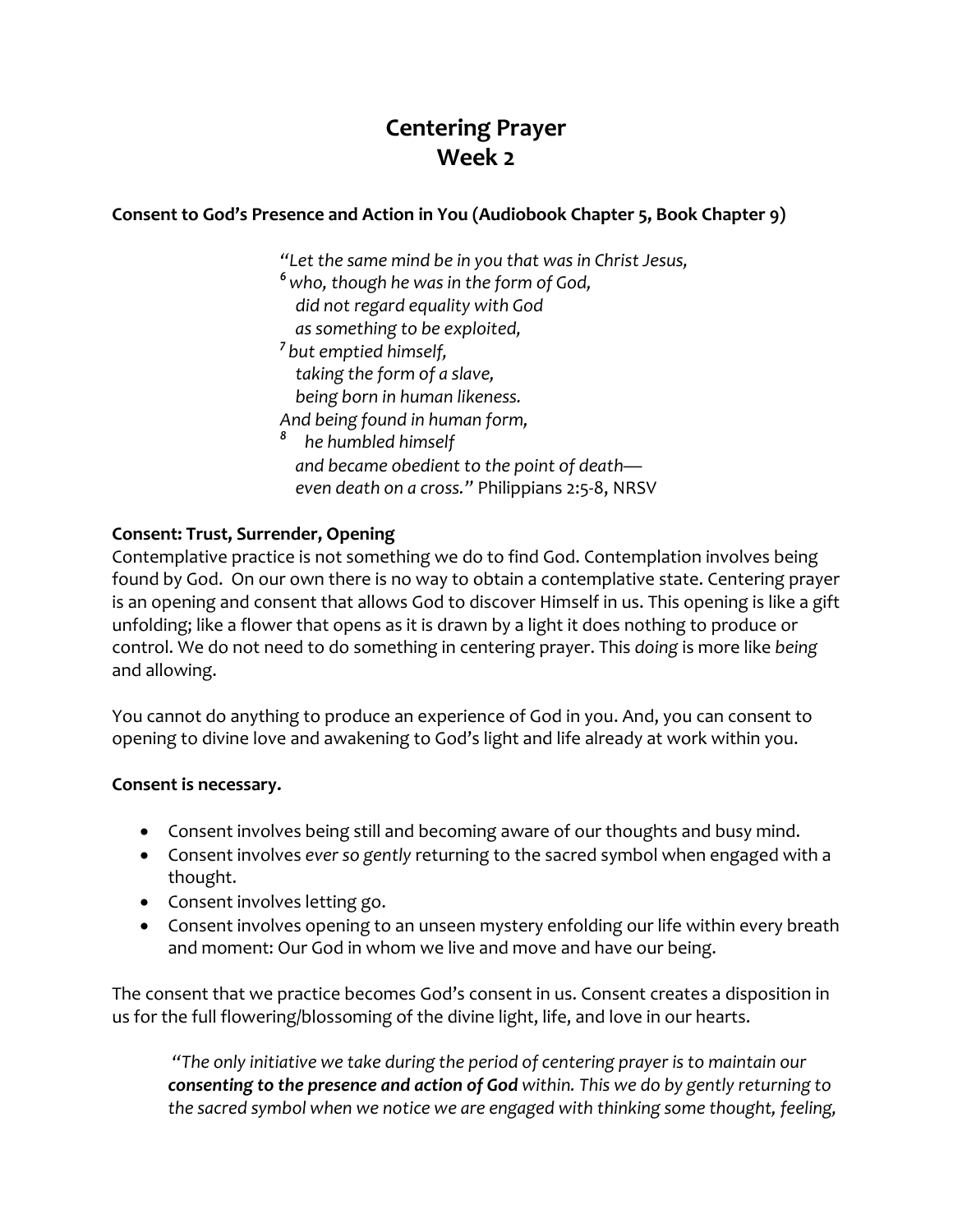*or bodily sensation. Letting go of attachment to the thoughts, feelings, and sensations. Letting them happen without you being concerned about them being there."* Thomas Keating

We are not trying to achieve some particular kind of interior state of stillness, even though that may come. But, gradually through the consent of God's light, life, and love within, we receive a *freer transformed relationship to everything that can happen in our mind*. We can be with experiences of felt distraction, we can be experiences of emotional turmoil, we can be still and present to God at a deeper level of our being because *God is the source of the prayer*.

### **Humility and Consent:**

"He (Christ) humbled himself and became obedient to the point of death."

The modern definitions of humility have evolved through cultural overlays on the Latin roots. The word humility comes from Latin humilitas which means "grounded" and 'from the earth' and is related to humilis meaning 'on the ground.' Working from the Latin, humility can mean 'equal to the soil on which we walk' and from which we are all created." The *soil already has tremendous value* and has no need to elevate itself. From this sense of humility, the word can mean "having a clear perspective, a respect for one's place within each context, a sense of worth without self-asserting."

## *"Humility is simply being without self-reflecting."* Russ Hudson

The ground cannot be lowered because it is already as low as possible. The soil is the foundation upon which everything is built. Everything is from the earth and returns to the earth. The earth is a part of everything, never separate. From this unity there is nothing to defend and nothing to maintain.

> *"The highest form of goodness is like gentle water. Water knows how to benefit all things without striving with them. It is content with the low places that people disdain."* Lao Tzu

You cannot do anything to produce an experience of God in you. God is already closer than the very breath you breathe in this moment. Humility knows there is nothing to defend and nothing to maintain. Practicing humility allows you to let go of striving and open (consent) to God's presence already at work in the present moment.

\_\_\_\_\_\_\_\_\_\_\_\_\_\_\_\_\_\_\_\_\_\_\_\_\_\_\_\_\_\_\_\_\_\_\_\_\_\_\_\_\_\_\_\_\_\_\_\_\_\_\_\_\_\_\_\_\_\_\_\_\_\_\_\_\_\_\_\_\_\_\_\_\_\_\_\_\_ This 10 week series is based on David Frenette's book and audio workshop on Centering Prayer.

- The Path to Centering Prayer: Deepening Your Experience of God, David Frenette, 2017.
- Centering Prayer Meditations: Effortless Contemplation to Deepen Your Experience of God, David Frenette (2014, Audiobook)